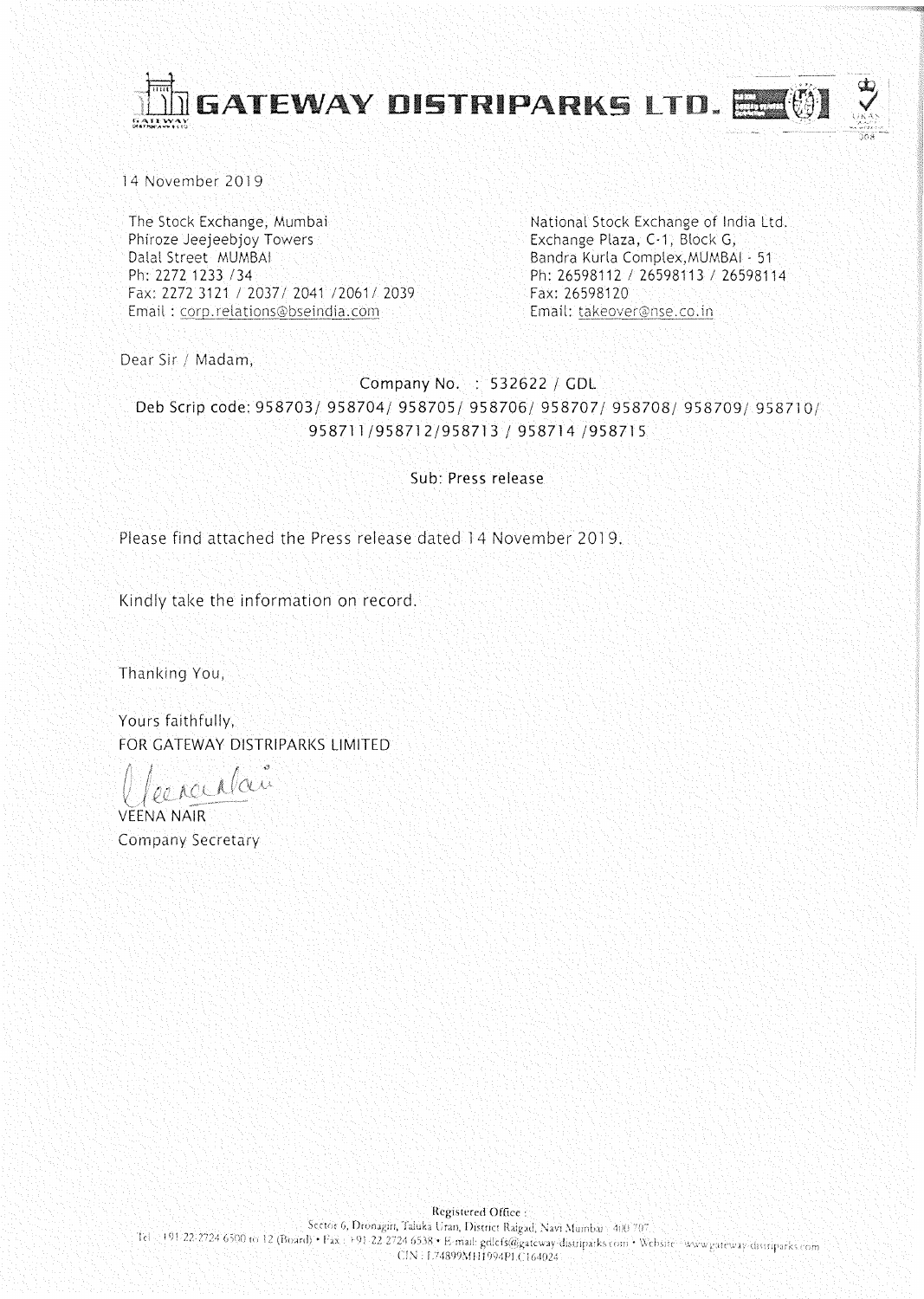## Gateway Distriparks Limited (GDL) registers 207% growth in revenue, EBITDA up by 247% in Q2-FY 2019 as against Q2- FY2018

## **Highlights**

- GDL to sell Chandra CFS in Chennai for INR 47 Crores
- GDL consolidated revenue increased by 227% to INR 700.9 Crores from INR 214.4 Crores for six months ending 30<sup>th</sup> September, 2019.
- GDL consolidated EBITDA increased by 309% to INR 195.4 Crores from INR 47.8 Crores in for six months ending 30<sup>th</sup> September, 2019.
- GDL consolidated PBT and PAT hiked by 36% and 57% respectively for six months ending 30th September, 2019,
- GDL consolidated results now include GatewayRail financials
- The company adopted a new accounting standard Ind-AS 116

**Mumbai, 14th November 2019:** During the quarter ended September 30, 2019, Gateway Distriparks Limited recorded consolidated Total Income of INR. 328.6 Crores as against INR 107.1 Crores for the same period in the previous year, registering a growth of 207%. Consolidated EBITDA increased by 247% to INR 75 Crores for the Q2 current year from INR 21.6 Crores in Q2 previous year. The increase is due to the consolidation of results as GDL increased its shareholding in GatewayRail. Consequently, GatewayRail is now a subsidiary of GDL. Consolidated PBT reduced by 23% to INR 15.8 Crores from INR 20.6 Crores. Consolidated PAT before minority decreased by 1.3% to INR 17.2 Crores from INR 17.4 Crores in the corresponding quarter of the previous year.

Gateway Rail Freight Limited recorded Total Income of INR 228.5 crores as against INR 208.5 crores for the same period in the previous year. EBITDA increased to INR 48.2 Crores from INR 40.5 Crores. PBT increased to INR 23.2 crores from INR 22.4 crores and PAT increased to INR 27.1 Crores from Profit of INR 19.7 Crores in the corresponding quarter of the previous year.

Snowman Logistics Limited recorded revenue of INR 59.4 crores as against INR 57.9 crores for the same period in the previous year. EBITDA increased to INR 16.1 Crores from INR 14.5 Crores. The Company recorded a loss of INR 1.3 Crores against Profit of INR 1.2 Crores in the corresponding quarter of the previous year. The decrease is on account of higher depreciation INR (2.3) crores, as a result of impact of Ind-AS 116.

Effective April 1 2019, the company has adopted new accounting standards of IND-AS 116 on Leases. The impact is as below for quarter ended September 30, 2019:

| <b>GDL Consolidated Impact of IND-AS 116</b> |                   |             | (in crores)             |
|----------------------------------------------|-------------------|-------------|-------------------------|
| Impact on                                    | <b>Ind-AS 116</b> | Ind-AS $17$ | Increase/<br>(Decrease) |
| EBITDA                                       | 74.5              | 62.9        | 11.6                    |
| PBT                                          | 15.8              | 18.0        | (2.2)                   |

**Commenting on the results, Mr. Prem Kishan Gupta, Chairman & Managing Director, said** "Indian logistics sector is presently estimated to be worth around \$160 billion and is poised to grow exponentially over the next two years and reach a size of \$215 billion by 2020. The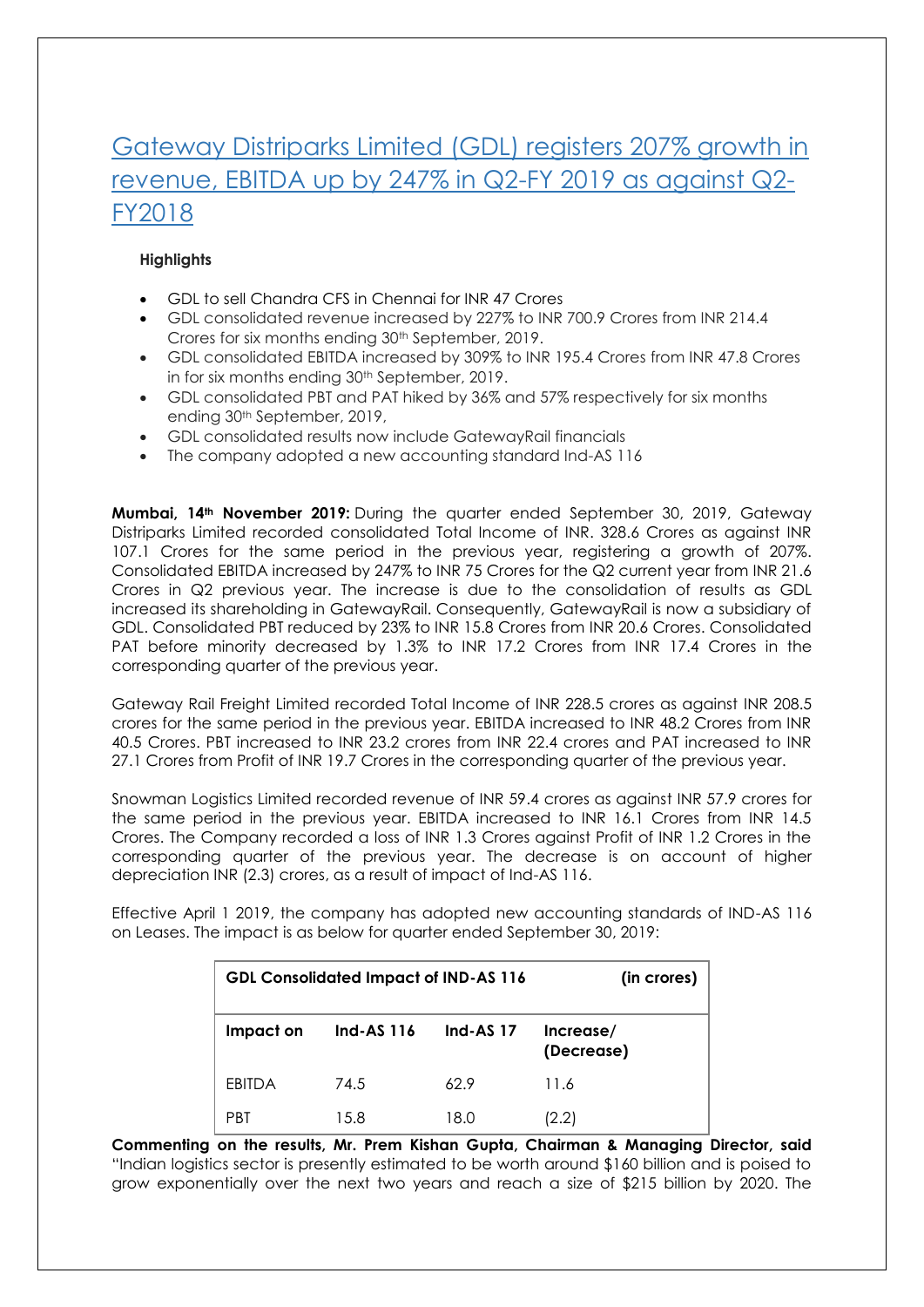government's infallible commitment towards developing the logistic sector is visible with several transformative reforms in the sector with the proposed National logistic Policy. Initiatives like Bharatmala and Sagarmala are key steps taken in the direction towards strengthening the land and maritime infrastructure. The high-speed, freight-only Dedicated Freight Corridor Project aims at decongesting a heavily saturated road network and reducing freight transit times while opening up the development of manufacturing and industrial clusters. He further added, "We are very buoyant and optimistic about the company's performance and with the sale of Chandra CFS we are on track for the debt reduction strategy of the Company."

GDL Group is an integrated inter-modal logistics service provider having three verticals. It operates 7 Container Freight Stations in Nhava Sheva, Chennai, Vizag, Kochi and Krishnapatnam. GatewayRail, India's largest private intermodal operator, provides rail transport service through it 4 Inland Container Depots (ICD) at Gurgaon, Faridabad, Ludhiana, Ahmedabad and Domestic Container Terminal (DCT) at Navi Mumbai. GDL and GatewayRail together have a capacity to handle 2.1 million TEUs per annum with 31 train sets, 500+ trailers and warehousing space of 1.73 million square feet across its 12 Container Terminals. Snowman Logistics Limited (SLL), it's third vertical, is India's leading cold chain logistics company with Pan India presence at 31 locations in 15 cities.

## **Media contact:**

Name: Vijayalakshmi Bhat Telephone: 9987548666 Email: [vijayalakshmi@jefferiesandbain.com](mailto:vijayalakshmi@jefferiesandbain.com)